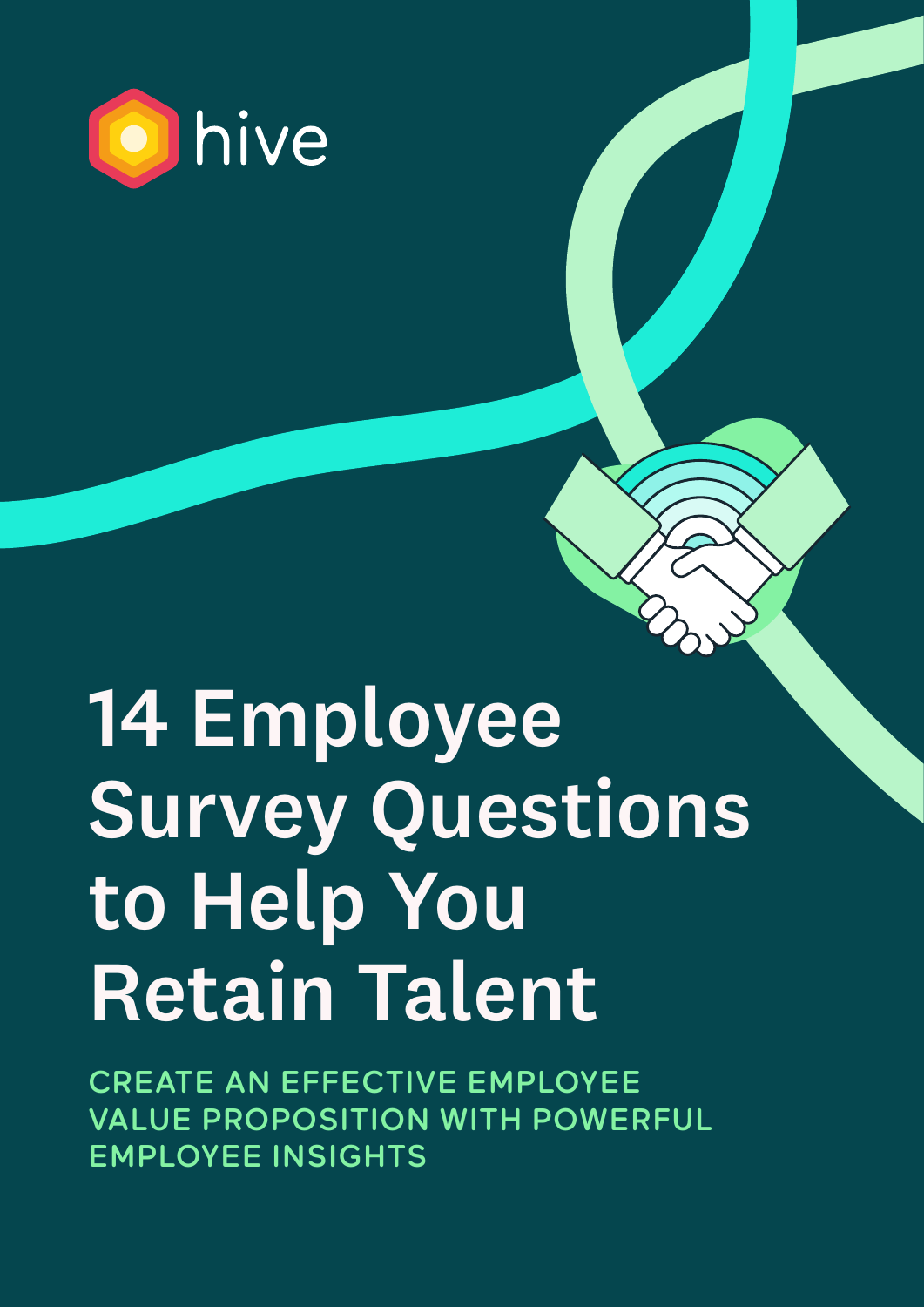### Employee retention is quite rightly a priority for every organisation.

Mainly (we hope) that's because most organisations want to look after their people and provide an employee experience that they love. But if that isn't enough motivation on its own, then it's also much easier and more cost-effective to keep hold of talent than to go out and recruit someone equally skilled. In fact, it costs around 33% of an employee's salary to replace them<sup>1</sup>—and then you also have to factor in the risk of your new hire not living up to expectations.

But the good news is that if you make sure you're giving your people enough reasons to stick around, they will. So how do you figure out what will make them stay? **Simple: just ask** them…

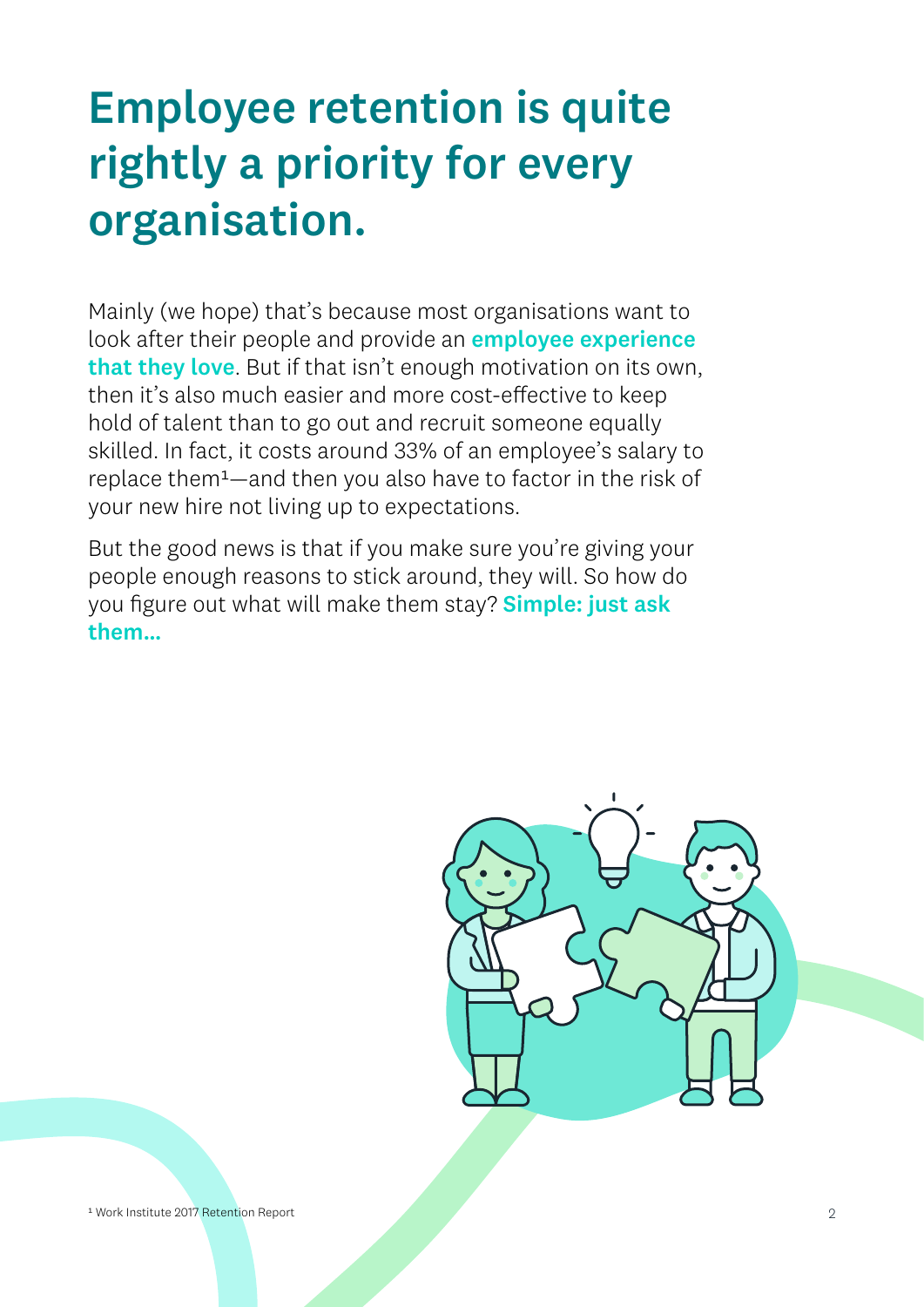### What people really want from work

Research shows that organisations aren't as familiar with the reasons behind employee turnover as they might think<sup>1</sup>. It turns out there are a few things that are more important to employees than their employers tend to appreciate:



#### **SENSE OF BELONGING**

A job is more than just a transaction of time in exchange for money. People want to feel welcome, comfortable and that they're part of the team.



#### **HAVING A FLEXIBLE SCHEDULE**

Life is often erratic and unstructured, so it's important that our jobs can accommodate that in some way whether that's remote working or shift-swapping.



#### **FEELING VALUED BY THEIR MANAGER**

Managers who recognise the individual strengths and contributions of their direct reports have a huge influence on their happiness. So much so that employees whose managers consistently acknowledge them for good work are 5x more likely to stay².



#### **FEELING VALUED BY THE ORGANISATION**

People need to feel that they matter, that they play an important role in the bigger whole—something that's evident in the 90% of people who say they're more likely to stay at an organisation that listens and acts on employee feedback<sup>3</sup>.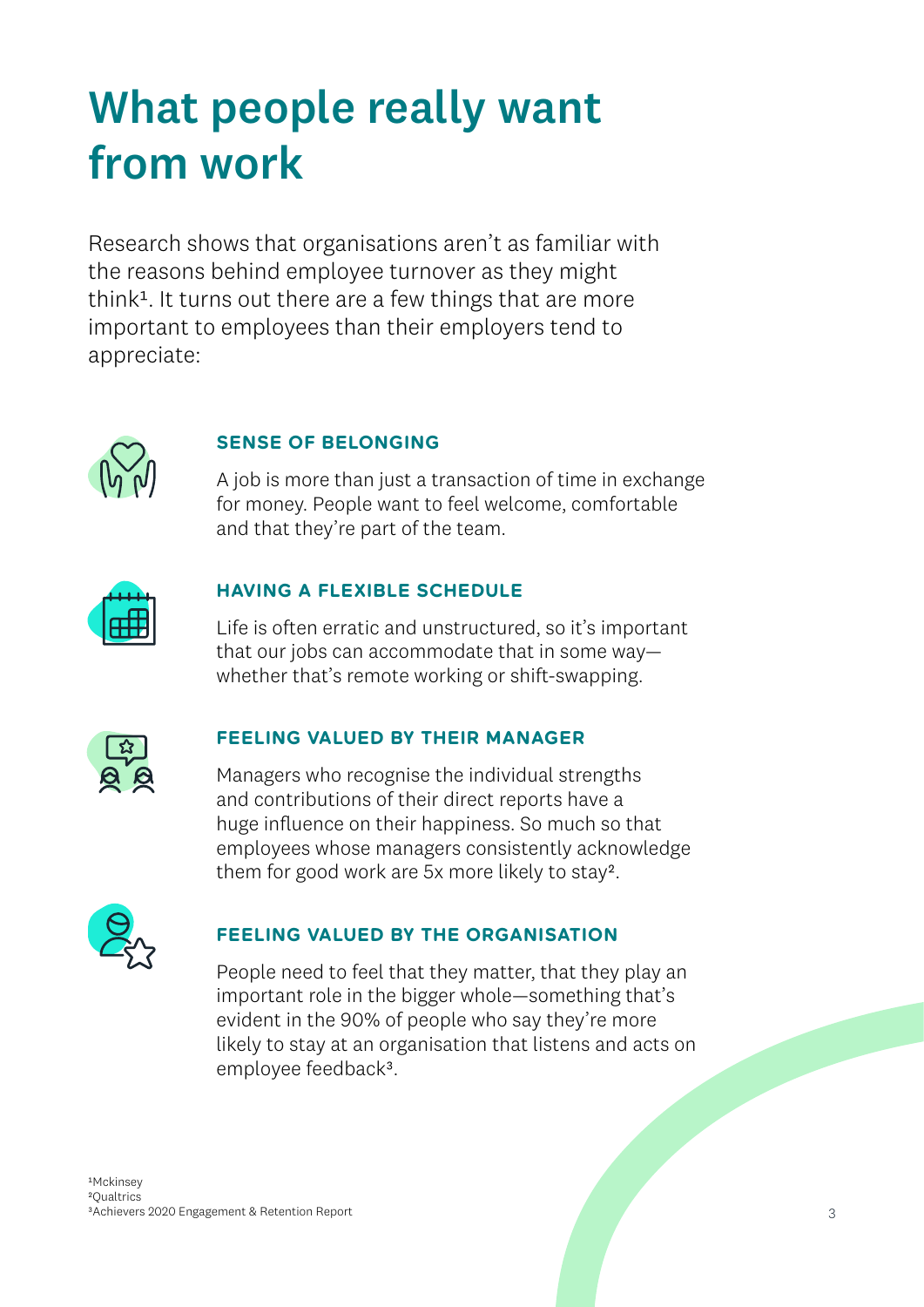

#### **HAVING CAREER DEVELOPMENT OPPORTUNITIES**

Most of us have an intrinsic need to develop, be challenged and achieve mastery. So if we believe our career path has come to a dead end, then we'll probably start seeking an alternative route with another organisation. Unsurprisingly, 22% of people have left a company for professional development<sup>1</sup>.



#### **HAVING CARING AND TRUSTING TEAMMATES**

Unsurprisingly, people are at the heart of the employee experience. A strong and supportive team can turn an overwhelming amount of work into an achievable goal. And since employee burnout is responsible for up to 50% of turnover every year², that's a valuable attribute.



#### **BEING FULLY EQUIPPED**

Whether it's a hammer or a super-computer, every role requires certain equipment. But beyond the physical tools, we also have to be equipped with the right knowledge and support, otherwise there's a serious risk of overload—one of the main reasons for employees leaving<sup>3</sup>.



<sup>1</sup>Work Institute 2019 Retention Report ²Forbes ³Work Institute 2020 Retention Report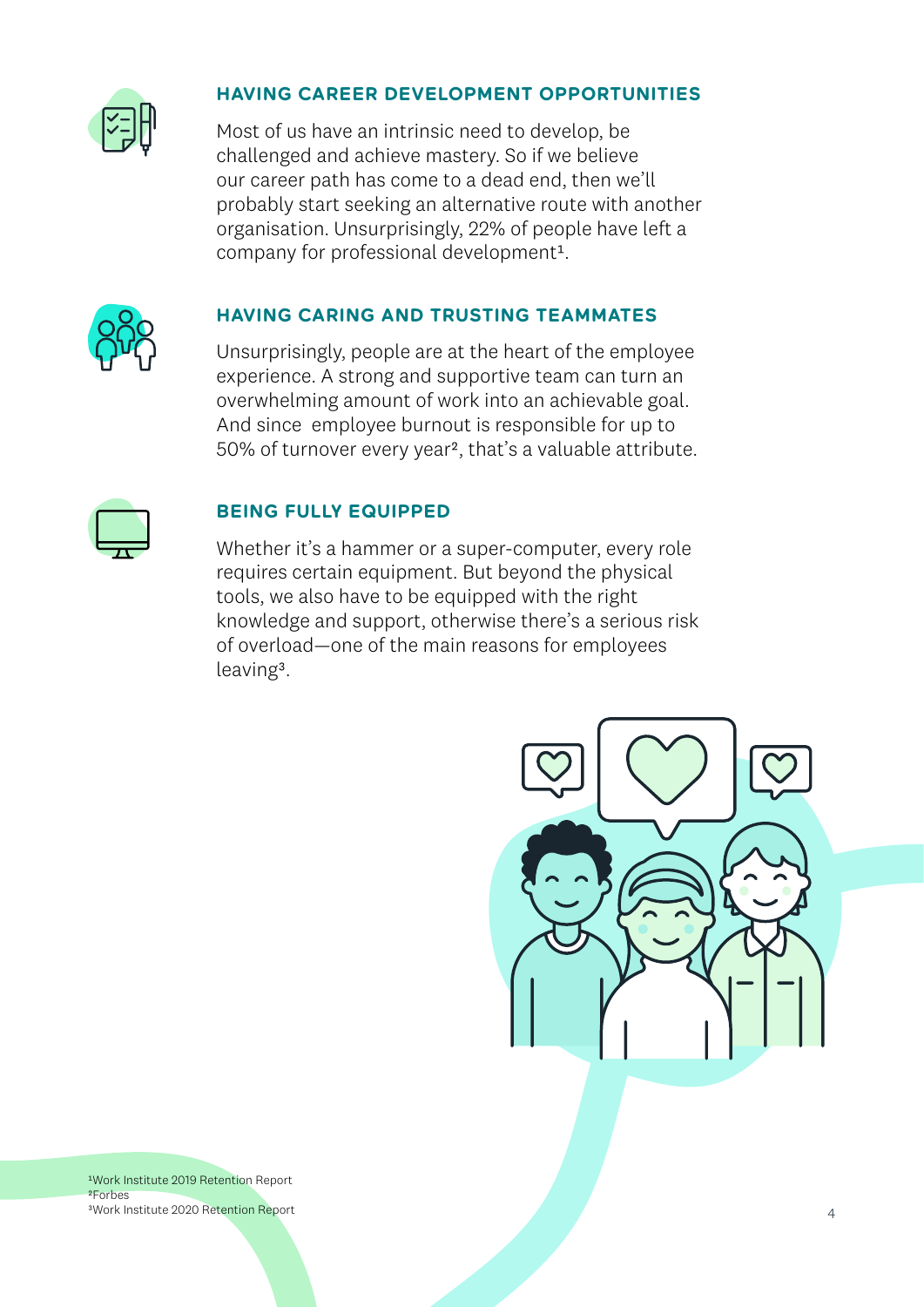### The drivers of employee retention

Given the six themes on the previous page, the five key actions to boost employee retention identified by CIPD won't come as much of a surprise. These are the areas you should zoom in on to understand how you can improve your employee value proposition (EVP) and reduce attrition.

#### 1 **BE FLEXIBLE**

This one requires trust, but try to be understanding of the unpredictability of your people's lives and look for solutions to any conflicts in their time.

#### 2 **TREAT PEOPLE FAIRLY**

No matter how confident you are that everyone has the same opportunities, you should check in frequently to make sure nobody is being left out.

#### 3 **PAY ATTENTION TO EMPLOYEE WELLBEING**

Be vocal about how much you care about your people's wellbeing as an organisation—and back that up with action.

#### 4 **ENABLE CAREER DEVELOPMENT AND PROGRESSION**

Take the time to look into the skills within your organisation and make sure each stream has a clear progression route and access to relevant development resources.

#### 5 **CONSULT EMPLOYEES**

Champion employee voice by encouraging your people to speak up regularly and often, listen to what they have to say, and act on it.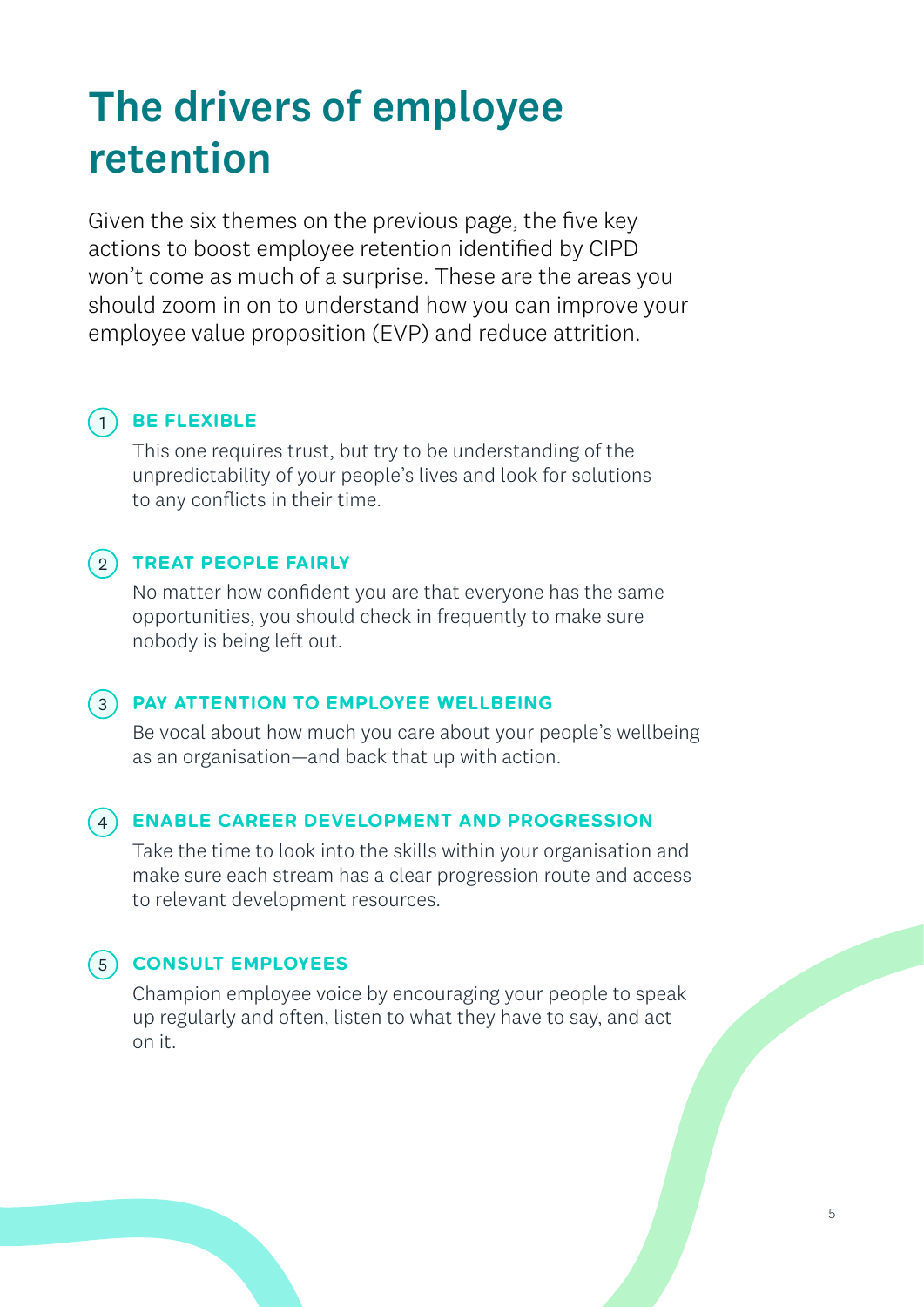Plus, Hive's expert People Scientists have identified an additional two areas to add into the mix:

#### 6 **REWARD WELL AND RECOGNISE OFTEN**

Alongside a competitive salary, you should come up with a benefits package that's tailored to your people. And for a costfree retention solution, recognise and thank people for a job well done.

#### 7 **SUPPORT MANAGER RELATIONSHIPS**

Management training should be a regular undertaking for anyone with a direct report. They should all know what's expected of them and what help is available to them.

And what do all of those actions have in common? They're proven drivers of employee engagement.

> Highly engaged employees are **40% less likely** to seek a new job than their disengaged counterparts<sup>1</sup>.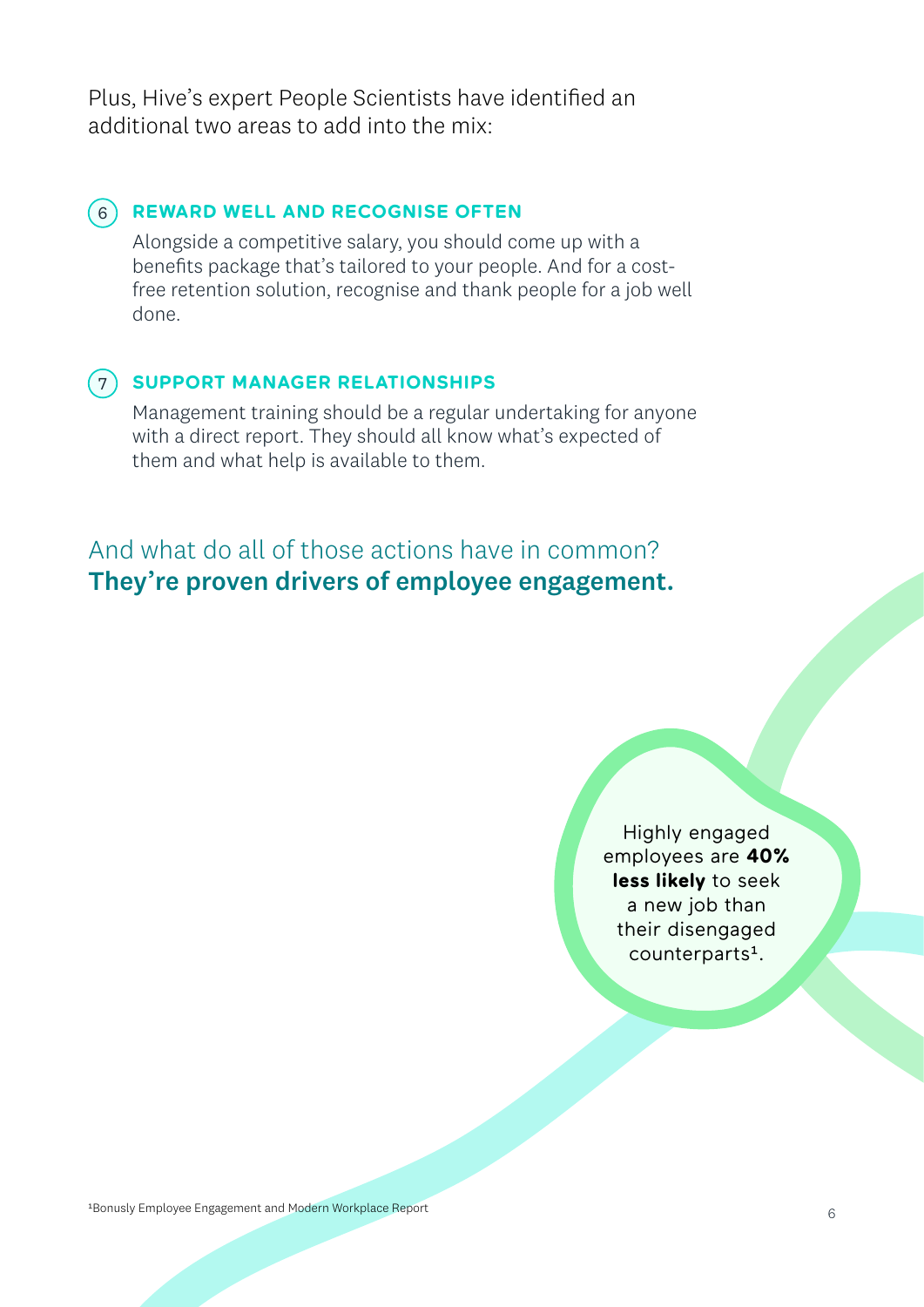#### **QUESTION BANK**

But how do you know which of those actions would be most effective in your organisation? That's where employee voice comes in. Our People Scientists have come up with a question bank that you can use to determine what your priorities should be, based around those seven drivers.



### Be flexible:

- $(1)$  I am able to maintain a healthy work-life balance working here
- 2) I am able to plan and structure my work schedule around my other commitments

### Treat people fairly:

- 3) Our organisation believes that any person is capable of improving their talents and abilities
- 4) My manager treats everybody with dignity and respect within our team, regardless of gender, ethnicity, sexuality, age etc.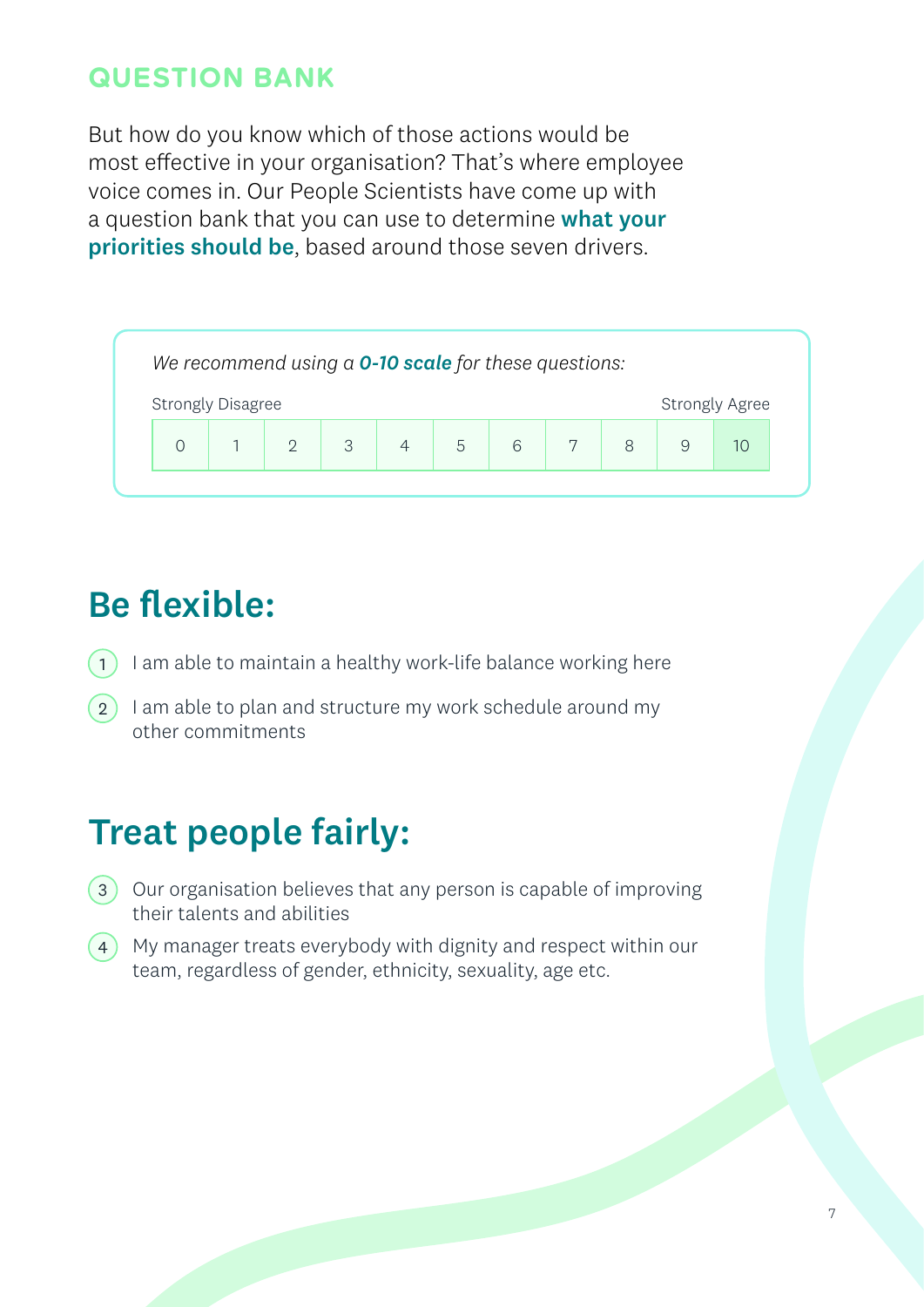### Pay attention to employee wellbeing:

- 5 I feel mentally well at the moment
- 6) I never feel pressured to come into work when feeling too unwell to do my job

### Enable career development and progression:

- $(7)$  I am able to access the opportunities to develop my career here
- (8) Promotion decisions are made fairly here

### Consult employees:

- 9 When I speak up at work, my opinion is valued
- 10) I feel comfortable voicing my opinion, even it is different from my teammates/colleagues

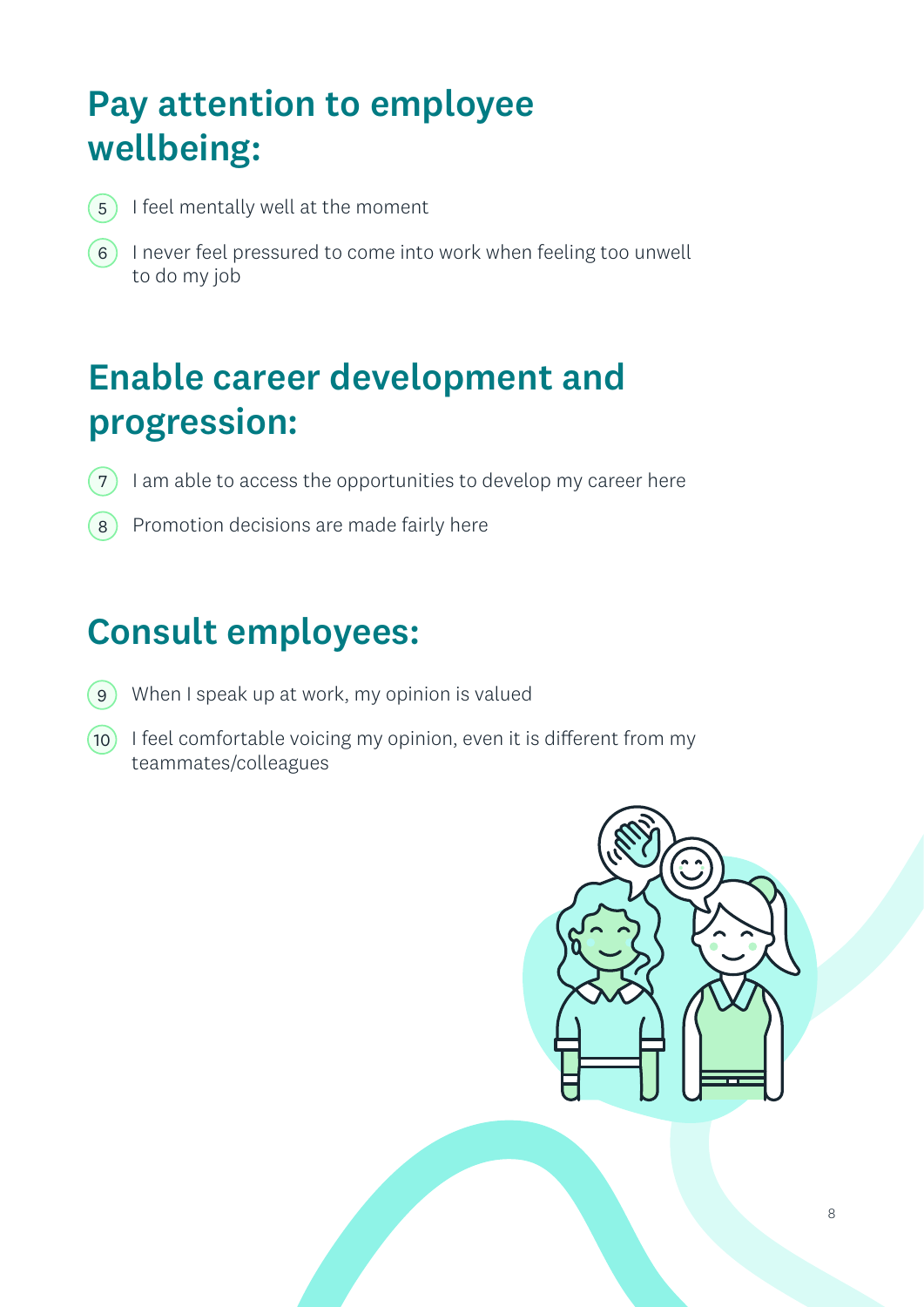### Reward well and recognise often:

- $11)$  I feel like my pay is fair, relative to similar roles within this company
- 12 People are well recognised for their contributions here

### Support manager relationships:

- My manager helps me to stay motivated and focused to deliver my best work  $(13)$
- 14 My manager takes the time to get to know me as a person

```
Strongly Disagree Strongly Agree
```

| 1 2 3 4 5 6 7 8 9 10 |  |  |  |  |  |
|----------------------|--|--|--|--|--|
|                      |  |  |  |  |  |

Please explain why you selected 10...

Add a comment box to scale questions where you'd like to gather more insight and give people the opportunity to open up and share specifics; sometimes just being able to voice issues is a big first step for an individual.

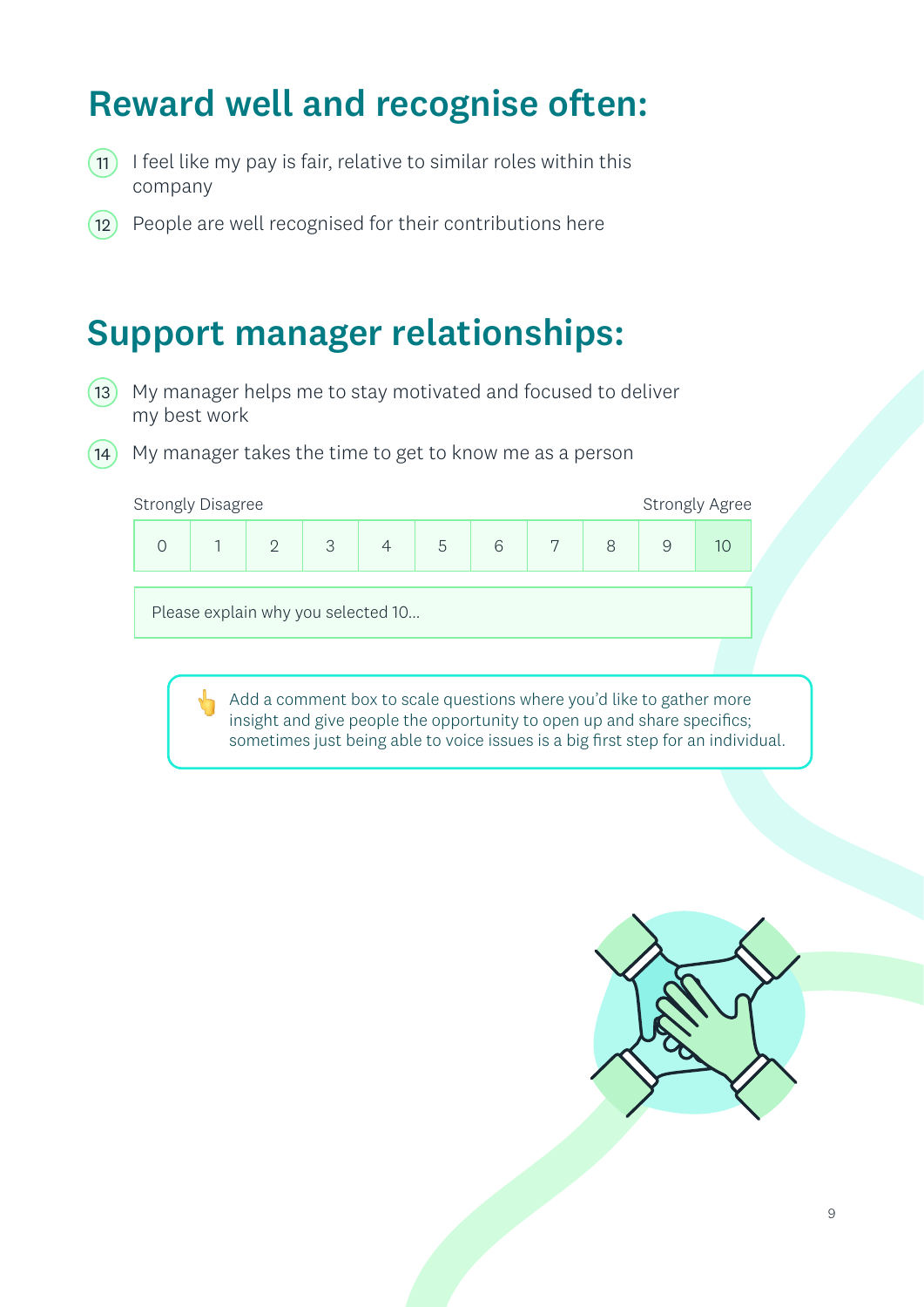#### **NEXT STEPS**

Any survey can quickly become a pointless measuring exercise and even damage how your employees see the organisation unless it is backed up with action. So, once you've got the results, there are a few key steps you should take:

### Digest

Take the time to reflect on your results and have an open discussion over what was expected, what was a surprise, and what trends or hotspots have emerged. This is as much about **understanding** the results as it is about **openly reflecting on them**.

And once you've identified those areas for focus, then try to get more targeted feedback on them—whether that's through themed surveys, focus groups or some other channel.

### Keep communicating

When reflecting on the results, decide who has responsibility for continuing the dialogue at different levels. While some conversations need to be had at a senior leadership level, managers can also be given ownership of their team's results to help in their own local discussions. So if you feel your managers are ready for that, give them access to their team's results in your Hive; don't worry, that access will be restricted to their team's results only.

### **Prioritise**

Whether at an organisational level with senior leaders, or at a local level with managers, it's important to prioritise actions. If you try to do too much at once, the reality is it will likely fail to stick. Instead choose two to three actions that you believe you can implement to the point where they become the norm.